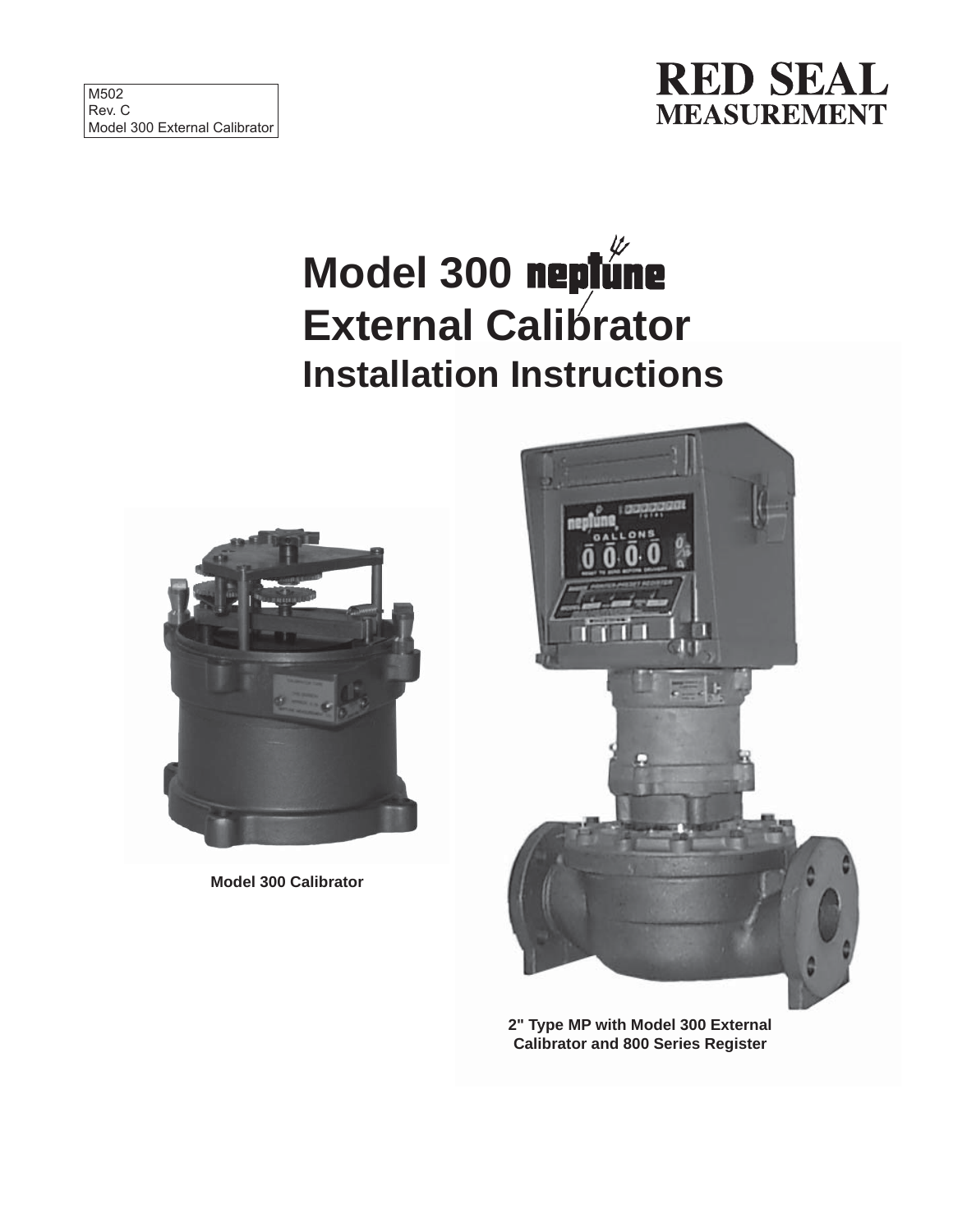## **WARNINGS, CAUTIONS, AND NOTES**

Throughout this manual you will see **WARNINGS**, **CAUTIONS** and **NOTES**. They are here for your benefit and warrant attention. By paying careful attention to them you can prevent personal injury and possible equipment damage.

Below are examples:

- **WARNINGS: INFORM THE READER OF POSSIBLE BODILY INJURY IF PROCEDURES ARE NOT FOLLOWED EXACTLY.**
- **CAUTION: Alert the reader to possible equipment damage if procedures are not followed correctly.**

*NOTES: Inform the reader of a general rule for a procedure or of exceptions to such a rule.*

## **NOTICE**

The information contained in this document is subject to change without notice. RSM, its affiliates, employees, and agents and the authors of and contributors to this publication specifically disclaim all liabilities and warranties, express and implied (including warranties of merchantability and fitness for a particular purpose), for the accuracy , currency, completeness, and/or reliability of the information contained herein and/or for the fitness for any particular use and/or in reliance upon information contained herein. Selection of materials and/or equipment is at the sole risk of the user of this publication.

This document contains proprietary information which is protected by copyright. All rights are reserved. No part of this document may be reproduced without the prior written consent of RSM.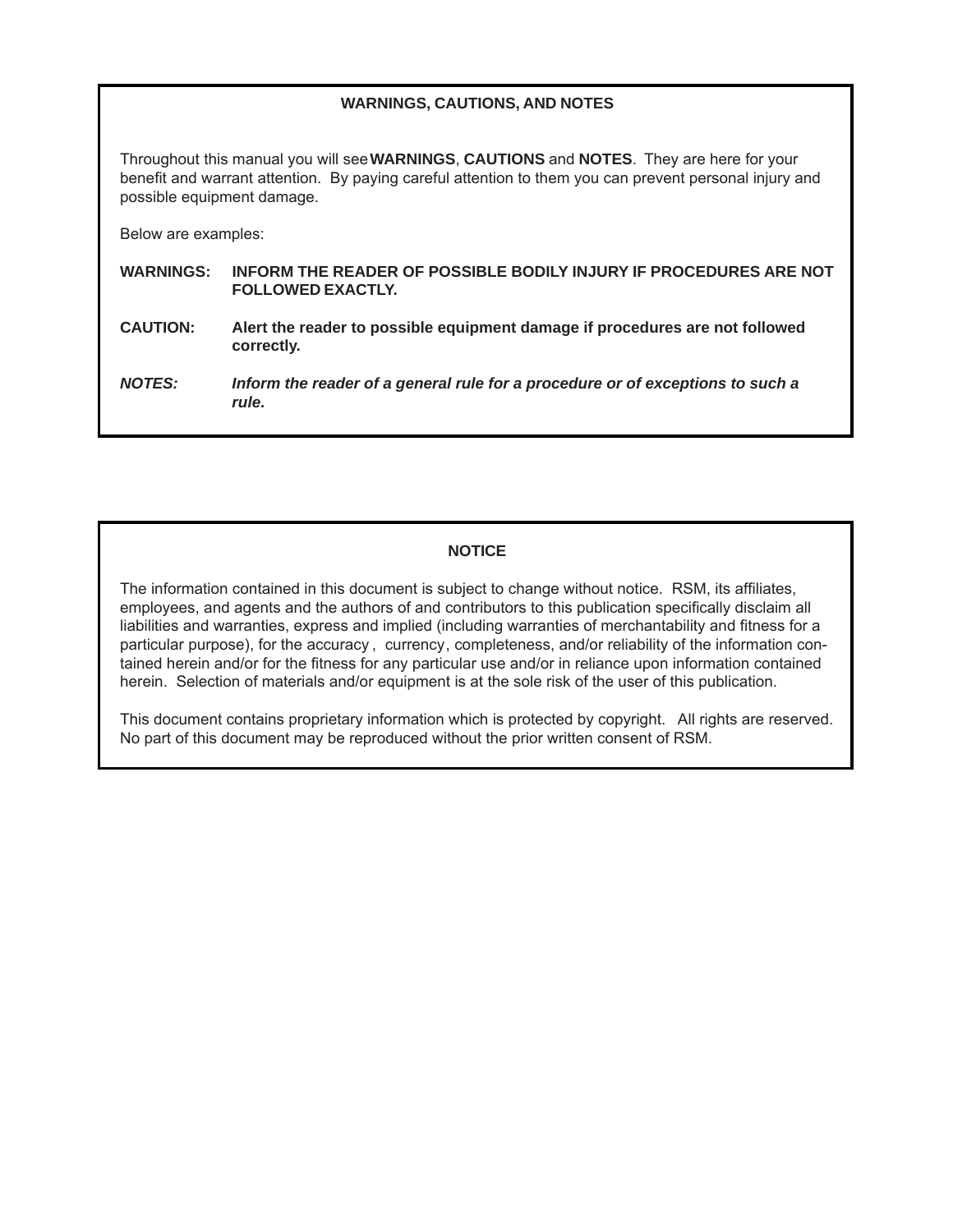#### **Installing the Model 300 External Calibrator** (Refer to Figure 1)

To install the Model 300 External Calibrator on the flowmeter, perform the following:

- 1. Remove the two clamp screws located on the lower front cover of the register.
- 2. Lift the register straight up.



Figure 1: Diagram of Flowmeter, Model 300 Calibrator and 800 Series Register

## *NOTE: On preset registers, it is necessary to disconnect the valve linkage.* To disconnect the valve linkage, perform the following:

(Refer to Figure 1.1)

- 1. Remove the 2 cotter pins and the 2 washers (E) located at the end of the connecting rod (G).
- 2. Unscrew the outside register link locknut (P).
- 3. Remove the connecting rod (G).
- 3. Remove the two register mounting studs from the flowmeter.
- 4. Place the Model 300 Calibrator in the location where the register had been mounted. Make sure the driving fork on the bottom of the calibrator is engaged with the star wheel on the flowmeter.
- 5. Secure the calibrator to the flowmeter by using four hex head bolts and four lockwashers. *NOTE: There is a hole in the hex head of one bolt. This is where a seal wire may be inserted.*
- 6. Place the register on the calibrator. Make sure the driving fork on the bottom of the register is engaged with the star wheel on the calibrator.
- 7. Tighten the register clamp screws located on the lower front cover of the register.

### *NOTE: On preset registers, it is necessary to reconnect the valve linkage.*



Figure 1.1: 2" MP with Auto-Stop Valve, Model 300 Calibrator and 800 Series Register

- To reconnect the valve linkage, perform the following: (Refer to Figure 1.1)
- 1. Install the nut and the extension to the connecting rod.
- 2. Attach the connecting rod to the connecting link arm on the register.
- 3. Adjust the valve linkage (refer to the appropriate operating and maintenance manual).